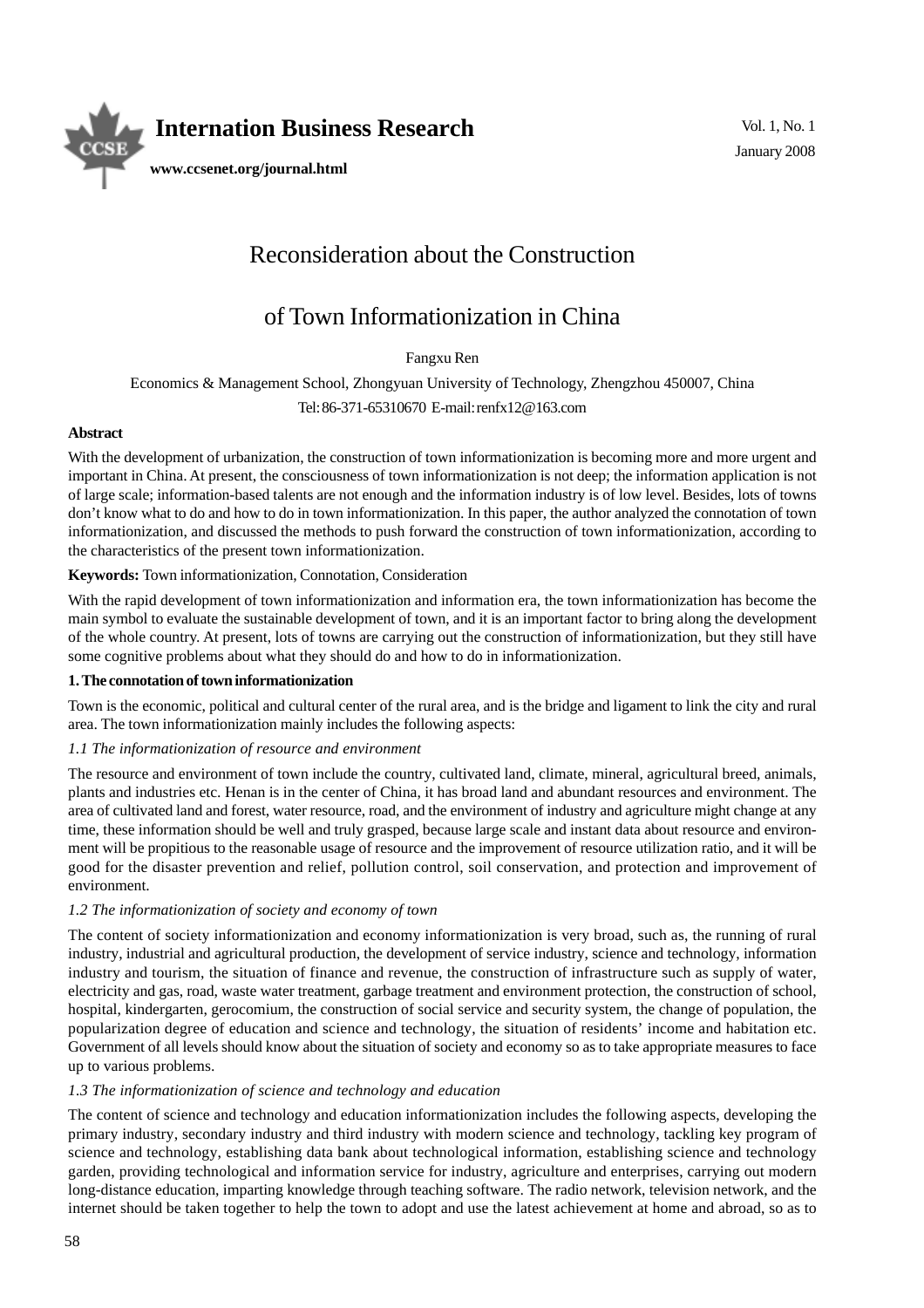#### bring the function of science and technology into play.

#### *1.4 The informationization of town market*

The informationization of town market mainly includes the informationization of means of production market, the informationization of industrial and agricultural product market, and the informationization of consumer goods market. By collecting, processing and transmitting the supply and demand information about means of production, consumer goods and industrial and agricultural products, towns can link with local market, national market and international market. The market operation and the industrial and agricultural production should be guided by the collected information, so as to accommodate the ever-changing market, accelerate product circulation and improve market circulation efficiency.

#### *1.5 The informationization of town management*

The enlargement of town scale and the complication of organization and structure of town put forward higher demand on the town management. The development of informationization will provide technological support for the demand mentioned above. Leaders of town and the manager of each department and each industry will be able to know about every aspects of the town through information sharing, so they can firstly get new cognition about town development, then reconstruct the various affairs of the town and achieve better town structure, and then establish corresponding policies and countermeasures and put forward new management concept. The cycle will definitely improve the decision-making ability of managers and improve the management of town.

## **2. Reconsideration about the construction of town informationization**

At present, the consciousness of town informationization is not deep; the information application is not of large scale; information-based talents are not enough and the information industry is of low level. Owing to the restrictions of management, technology and capital and the influence of the characteristic of town informationization, the construction of informationization is confronting with great difficulty. Hence, in the process of the construction of town informationization, the information knowledge should be firstly popularized and the cost of construction should be low, besides, the practical situation of local area should be taken into consideration, the superiority of local area should be thoroughly brought into play.

## *2.1 The construction of town informationization should be planned as a whole and coordination should strengthened*

The "unified planning" should be carried out from the level of the nation and the local area. On the one hand, government should establish definite guiding thought, principle, content and objective, and make fundamental prescription on organization, capital, management and supervision according to the basic rule of informationization development and the situation of town in China; on the other hand, the local area should establish proper and specific blue print for the construction of town informationization according to the content of national programming and the practical situation of local social and economic development, so as to guide and supervise the construction of town informationization. Besides, the project of small town informationization and its qualification should be managed strictly from the aspects of evaluation index, capital source, management manner of construction and operation. For example, access condition can be set up to avoid the blind construction of some grass roots units. Local area should pay much attention to the project of town informationization before the national policy is issued.

Further more, management and coordination should be strengthened in the construction of town informationization. Resource integration is not required in grass roots units, but coordination between departments is very important. At present, the town informationization project usually is undertaken by a certain department, so there is little resistance. With the development of informationization, demand on resource integration will be more and more, and resistance from other departments will be stronger and stronger, so the construction of informationization in various departments should be carried out simultaneously in the beginning.

#### *2.2 The knowledge and skill of informationization should be popularized*

Comparing with large and medium-sized cities, town is relatively closed. It is not convenient for town to introduce new technology, new tool and new product, especially in the area of informationization. Most people of town have little opportunity to use computer, they don't know about internet, data management system, not to mention the production and management by means of informationization. In order to advance town informationization, knowledge and technique about informationization should be popularized firstly to improve people's consciousness of informationization. There are various ways to spread knowledge and technique about informationization, for example, TV program and broadcast about informationization, game about informationization knowledge and report of scholars.

# *2.3 The informationization resource of large and medium-sized city should be utilized thoroughly*

There are few informationization talents in town, especially high potential talents. Owing to the limitation of educational resources and strength, it is difficult to carry out high-level education and training about informationization. Besides, technological innovation ability and informationization project developing ability of small town is weak. Hence, small town should carry out construction of town informationization by dint of the talents and technological resource of large and medium-sized cities. Software development and hardware manufacture can be carried out in large and medium-sized cities,